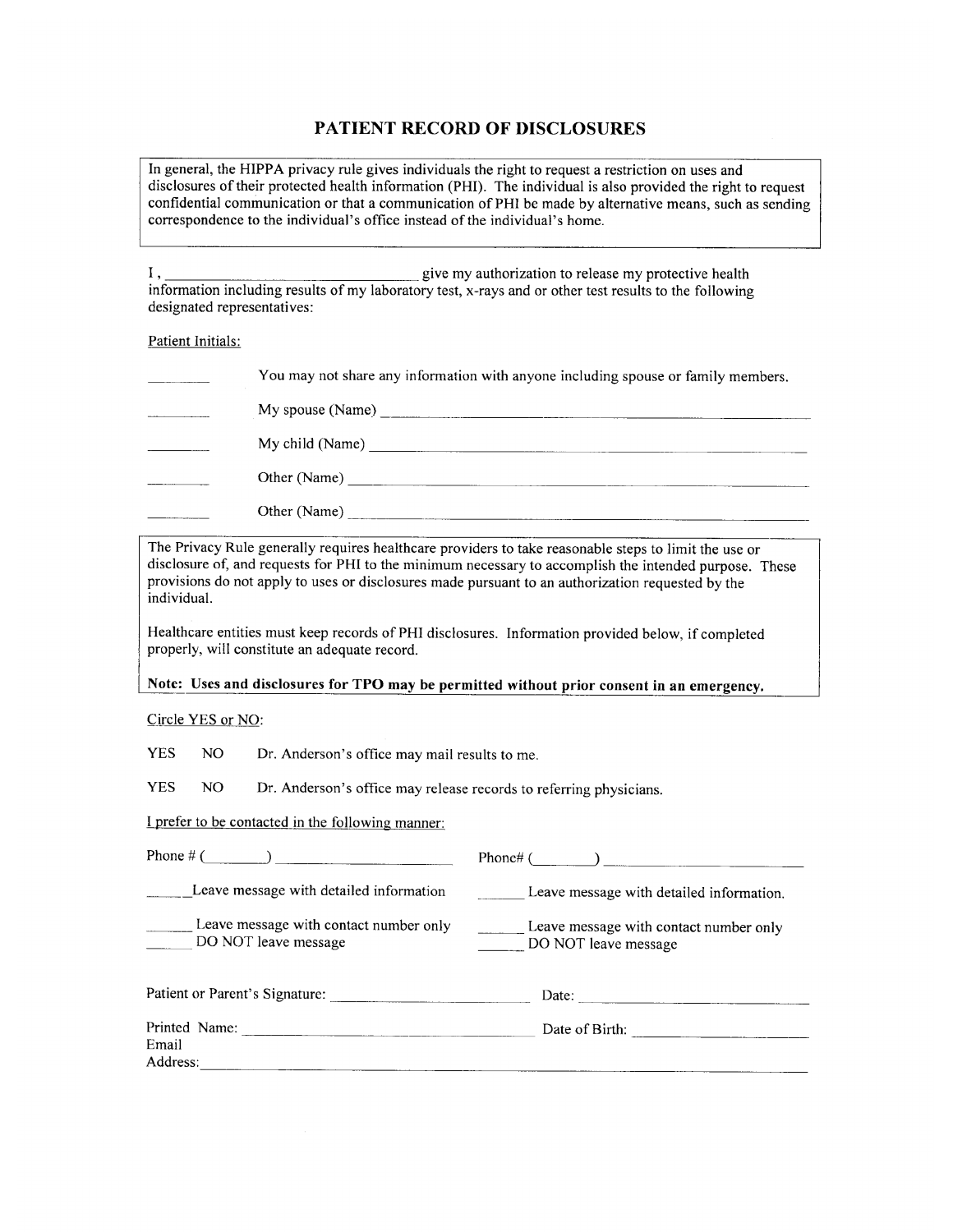# **CONSENT FOR USE AND DISCLOSURE OF HEALTH INFORMATION**

**SECTION A: PATIENT GIVING CONSENT**

Patient's Name:

Address:

Telephone: Cell Phone: \_\_\_\_\_\_\_\_\_\_\_\_\_\_\_\_\_\_\_\_\_\_\_\_\_\_\_\_\_\_\_\_\_\_\_\_\_\_

### **SECTION B: TO THE PATIENT**—**PLEASE READ THE FOLLOWING STATEMENTS CAREFULLY.**

**Purpose of Consent**: By signing this form, you will consent to our use and disclosure of your protected health information to carry out treatment, payment activities, and healthcare operations.

**Notice of Privacy Practices**: You have the right to read our Notice of Privacy Practices before you decide whether to sign this Consent. Our Notice provides a description of our treatment, payment activities, and healthcare operations, of the uses and disclosures we may make of your protected health information, and of other important matters about your protected health information. A copy of our Notice accompanies this Consent. We encourage you to read it carefully and completely before signing this Consent.

We reserve the right to change our privacy practices as described in our Notice of Privacy Practices. If we change our privacy practices, we will issue a revised Notice of Privacy Practices, which will contain the changes. Those changes may apply to any of your protected health information that we maintain.

You may obtain a copy of our Notice of Privacy Practices, including any revisions of our Notice, at any time by contacting:

Contact Person: Anna Franco

Telephone: (936) 588-4200 Fax: (936) 588-4206

Address: 14888 Highway 105 West, Suite 203; Montgomery, TX 77356

**Right to Revoke**: You will have the right to revoke this Consent at any time by giving us written notice of your revocation submitted to the Contact Person listed above. Please understand that revocation of this Consent will *not* affect any action we took in reliance on this Consent before we received your revocation, and that we may decline to treat you or to continue treating you if you revoke this Consent.

#### **SIGNATURE**

L(Patient's Name), have had full opportunity to read and consider the contents of this Consent form and your Notice of Privacy Practices. I understand that, by signing this Consent form, I am giving my consent to your use and disclosure of my protected health information to carry out treatment, payment activities and heath care operations.

Patient's Signature: Date:

If this Consent is signed by a personal representative on behalf of the patient, complete the following:

Personal Representative's Name: \_

Relationship to Patient:

**YOU ARE ENTITLED TO A COPY OF THIS CONSENT FORM AFTER YOU SIGN IT. Include completed Consent in the patient's chart.**